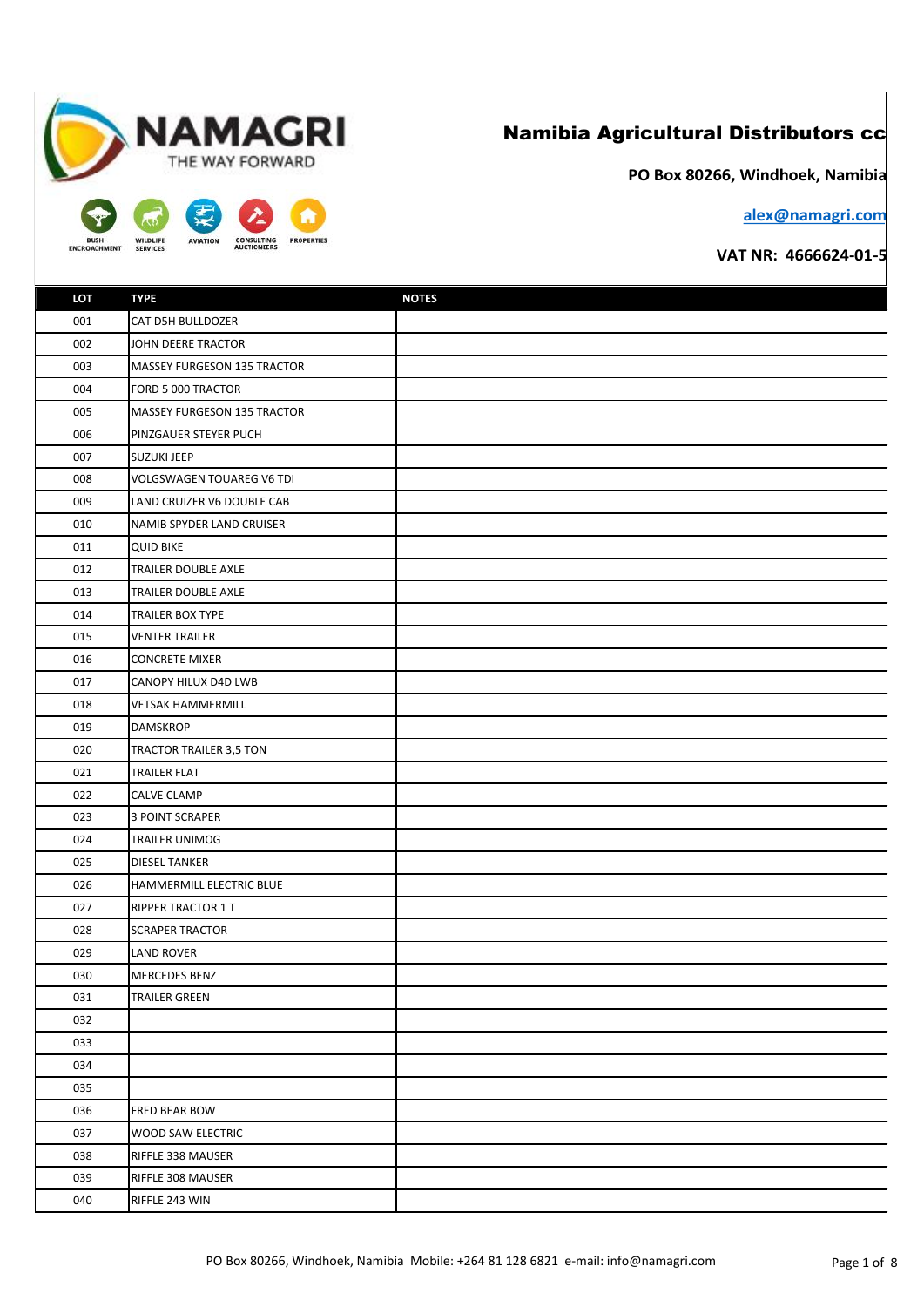| 041 | <b>HORSE GOODS</b>              |  |
|-----|---------------------------------|--|
| 042 | <b>GUITAR &amp; LEATHER</b>     |  |
| 043 | CAMEL SADDLE & OTHER            |  |
| 044 | SADDLE CHAIR                    |  |
| 045 | SADDLE CHAIR                    |  |
| 046 | SADDLE CHAIR                    |  |
| 047 | <b>SADDLE CHAIR</b>             |  |
| 048 | SADDLE CHAIR                    |  |
| 049 | <b>DRILL PRESS</b>              |  |
| 050 | <b>BENDER &amp; CUTTER</b>      |  |
| 051 | RADIAL ARM SAW                  |  |
| 052 | JACKS X 2                       |  |
| 053 | TONKO 250AMP WELDER             |  |
| 054 | RAPID POWER STROKE              |  |
| 055 | RAPID ELECTRICAL POWER STROKE   |  |
| 056 | HONDA GX 160 ENGINE             |  |
| 057 | TONKO 250AMP WELDER             |  |
| 058 | <b>LISTER 2 CYLINDER</b>        |  |
| 059 | LISTER HOFFBERG 6,25 KVA GENSET |  |
| 060 | <b>BKB GENERATOR</b>            |  |
| 061 | POWERGEN GENERATOR 10 KVA       |  |
| 062 | <b>ROBIN PUMP</b>               |  |
| 063 | DEUTZ 16,5 KVA GENSET           |  |
| 064 | <b>HONDA POKER</b>              |  |
| 065 | ROBIN WATER PUMP                |  |
| 066 | TONKA 250 AMP WELDER            |  |
| 067 | HONDA 7 KVA 200 AMP GEN WELDER  |  |
| 068 | <b>EINHELL MIG WELDER</b>       |  |
| 069 | LAWN STAR PUMP                  |  |
| 070 | WELDING SET GAS                 |  |
| 071 | <b>GENKOR + DIESEL ENGINE</b>   |  |
| 072 | <b>KUBOTA ENGINE</b>            |  |
| 073 | FIRE FIGHTER HIGH PREASURE      |  |
| 074 | <b>SHREDDER</b>                 |  |
| 075 | COMPRESSOR                      |  |
| 076 | <b>INVERTOR &amp; CHARGER</b>   |  |
| 077 | LATHE                           |  |
| 078 | <b>MILLING MACHINE</b>          |  |
| 079 | <b>CHICKEN SHED</b>             |  |
| 080 | <b>CHICKEN SHED</b>             |  |
| 081 | <b>MICROSCOPE</b>               |  |
| 082 | <b>HEATERS X 2</b>              |  |
| 083 | <b>CORRUGATED IRON</b>          |  |
| 084 | WELDER 140AMP                   |  |
| 085 | WATER TANK 1000L                |  |
| 086 | TV & HIGH FI SET                |  |
| 087 | ANTIQUE CUPBOARD                |  |
| 088 | ENGEL FRIDGE 12V 220V           |  |
| 089 | <b>ENGRAVER GUNSMITH</b>        |  |
| 090 | KARRING                         |  |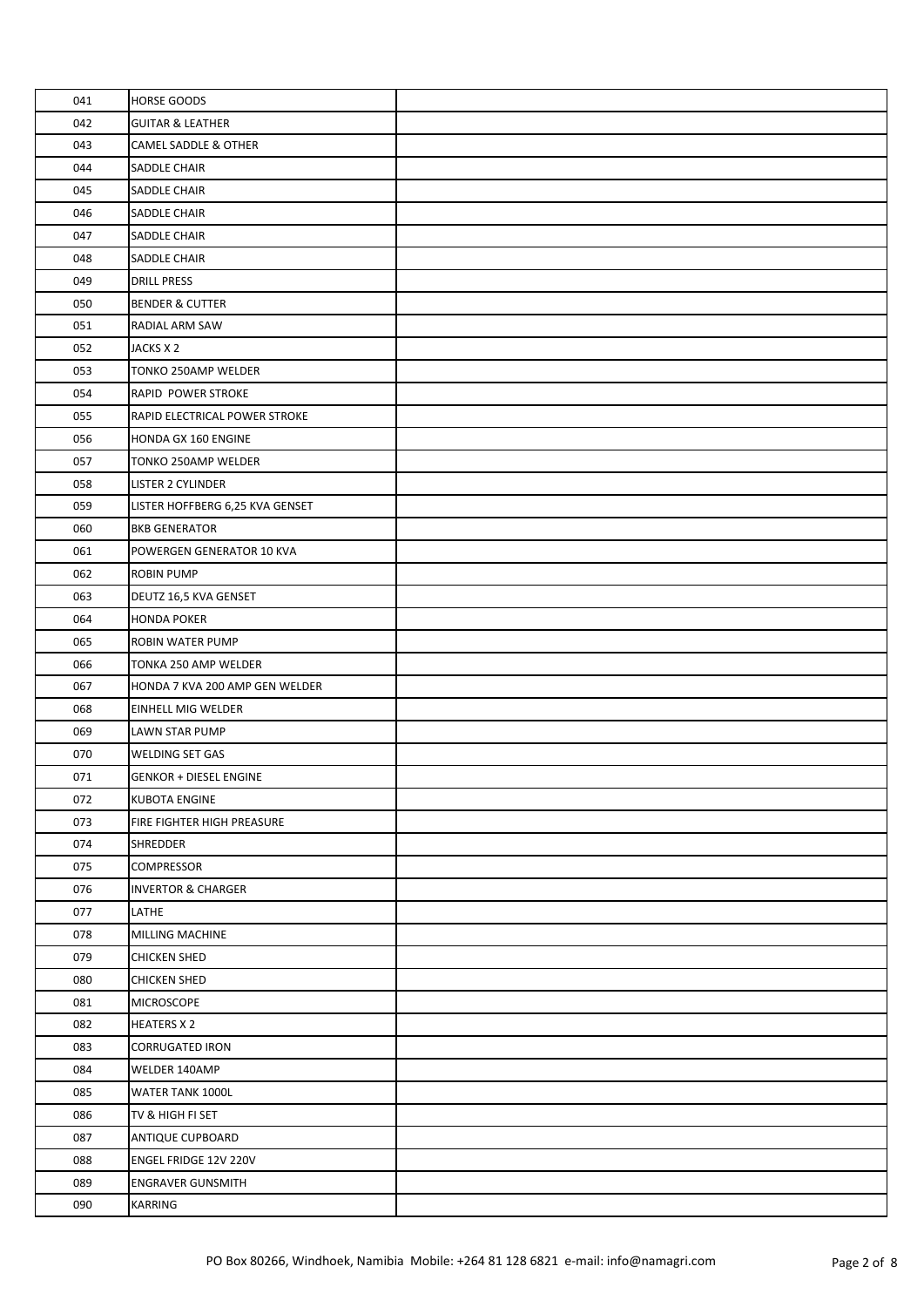| 091 | SEPERATOR MILK                    |  |
|-----|-----------------------------------|--|
| 092 | SPEAKERS                          |  |
| 093 | <b>GUN BLUE KIT</b>               |  |
| 094 | LYMAN 375 DIES COMPLETE NEW       |  |
| 095 | RCBS SIMPLEX 270 DIES             |  |
| 096 | LEE 303 RELOADING KIT             |  |
| 097 | RELOADING TOOLS                   |  |
| 098 | LED & LUBE RELOADING CONS         |  |
| 099 | <b>RCBS CASTING POTS</b>          |  |
| 100 | RE-LOADING TOOLS                  |  |
| 101 | <b>CASTING EQUIPMENT</b>          |  |
| 102 | MAG LIGHT X 2                     |  |
| 103 | MAG LIGHT X 2                     |  |
| 104 | RCBS LEE 338 WINMAG DIES          |  |
| 105 | RCBS LEE 243 DIES                 |  |
| 106 | RCBS FORSTER 300 WINMAG DIES      |  |
| 107 | RCBS 7X57 MAUSER DIES             |  |
| 108 | ASIFIC 458 WINMAG DIES            |  |
| 109 | FORSTER 30-06 DIES                |  |
| 110 | RCBS HORNADY 375 DIES             |  |
| 111 | RCBS 22 SWIFT DIES                |  |
| 112 | RCBS 8X57 MAUSER DIES             |  |
| 113 | RCBS 9,3X64 DIES                  |  |
| 114 | <b>HORNADY 8X86 S DIES</b>        |  |
| 115 | RCBS LEE 44 MAG & 38 DIES         |  |
| 116 | HORNADY 300 WINMAG DIES           |  |
| 117 | RCBS 223 DIES                     |  |
| 118 | <b>WARN WINCH</b>                 |  |
| 119 | <b>CHAINS &amp; PUMPS</b>         |  |
| 120 | <b>CHAIN STRAPS X 5</b>           |  |
| 121 | LUCKAS STARTER MOTOR TRACTOR NEW  |  |
| 122 | <b>BMW ALTERNATOR NEW</b>         |  |
| 123 | <b>CLAMPS WOOD</b>                |  |
| 124 | HIGH LIFT JACK 1.6 M              |  |
| 125 | HILUX STEERING RACK 2017 MODEL    |  |
| 126 | <b>CUTTING TORCH + REGULATORS</b> |  |
| 127 | <b>CRUISER SPACERS</b>            |  |
| 128 | ELECTRICAL TOOLS                  |  |
| 129 | ELECTRICAL TOOLS                  |  |
| 130 | <b>BLOWER RYOBI</b>               |  |
| 131 | <b>BLOWER LAWN STAR</b>           |  |
| 132 | <b>ELECTRICAL TOOLS</b>           |  |
| 133 | AAMBEELD                          |  |
| 134 | GAS CYLINDER X 3                  |  |
| 135 | WELDER 200AMP & PUMP              |  |
| 136 | <b>ELECTRICAL TOOLS</b>           |  |
| 137 | <b>HAND PRESS</b>                 |  |
| 138 | OXY WELDER                        |  |
| 139 | <b>VICE ANTIQUE</b>               |  |
| 140 | <b>CUTTER</b>                     |  |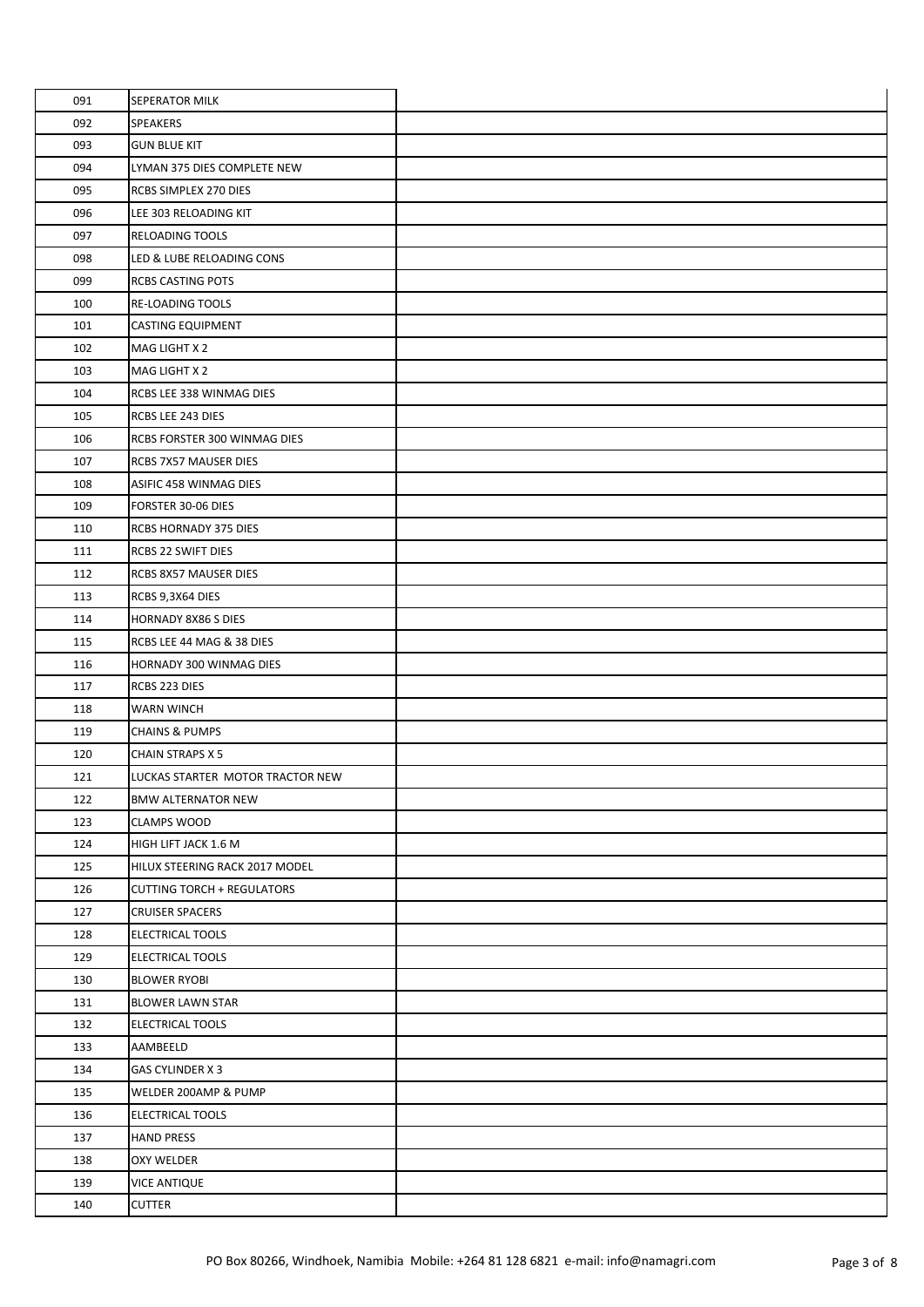| 141 | PARTS CLEANER BASIN                 |  |
|-----|-------------------------------------|--|
| 142 | <b>TOOLS</b>                        |  |
| 143 | HILUX D4D COILS & SHOCKS            |  |
| 144 | 15 " RIMS FORD, NISSAN, HILUX       |  |
| 145 | <b>LIGHTS</b>                       |  |
| 146 | PYPE FITTINGS                       |  |
| 147 | LIGHTS INDOOR & OUTDOOR             |  |
| 148 | <b>BAGS</b>                         |  |
| 149 | TOOL CABINETS X 2                   |  |
| 150 | MAGIZINES & CD'S                    |  |
| 151 | ELECTRICAL MOTOR + 2 PUMPS          |  |
| 152 | <b>WARN WINCH</b>                   |  |
| 153 | <b>CUPBOARDS X 2</b>                |  |
| 154 | POOL BEDS X 2                       |  |
| 155 | WASHING MASCHINE                    |  |
| 156 | <b>FRIDGE HISENSE</b>               |  |
| 157 | <b>CUPBOARD</b>                     |  |
| 158 | <b>CUPBOARD BLUE</b>                |  |
| 159 | SHELVES X 2                         |  |
| 160 | <b>GARDEN SET</b>                   |  |
| 161 | MICROWAVE & STOVE                   |  |
| 162 | TABLES X 2                          |  |
| 163 | WOODEN WINDOWS & CUPBOARDS          |  |
| 164 | <b>TELLEPHONE TABLE &amp; TABLE</b> |  |
| 165 | OAK CUPBOARD & SHELVE               |  |
| 166 | HUSQVARNA SEWING MACHINE            |  |
| 167 | SNIER SEWING MACHINE                |  |
| 168 | <b>CUPBOARDS X 2</b>                |  |
| 169 | SINGER SEWING MACHINE               |  |
| 170 | CANE TABLES X 2                     |  |
| 171 | <b>DRAWER CABINETS X 4</b>          |  |
| 172 | DINNING SET 8 PEOPLE                |  |
| 173 | <b>TABLE &amp; CUPBOARD</b>         |  |
| 174 | LOUNGE SET                          |  |
| 175 | TABLES X 2                          |  |
| 176 | <b>GLASS TABLE</b>                  |  |
| 177 | TABLES                              |  |
| 178 | <b>CANE SET</b>                     |  |
| 179 | <b>GAS HEATER</b>                   |  |
| 180 | <b>GAS HEATER</b>                   |  |
| 181 | <b>STOVE ELECTRICAL</b>             |  |
| 182 | <b>GAS HEATER</b>                   |  |
| 183 | FOUR PLATE GAS STOVE                |  |
| 184 | SERVICE COUNTER                     |  |
| 185 | <b>CONFERENCE TABLE</b>             |  |
| 186 | OFFICE CHAIR                        |  |
| 187 | OFFICE CHAIR                        |  |
| 188 | OFFICE CHAIR                        |  |
| 189 | OFFICE CHAIR                        |  |
| 190 | OFFICE CHAIR                        |  |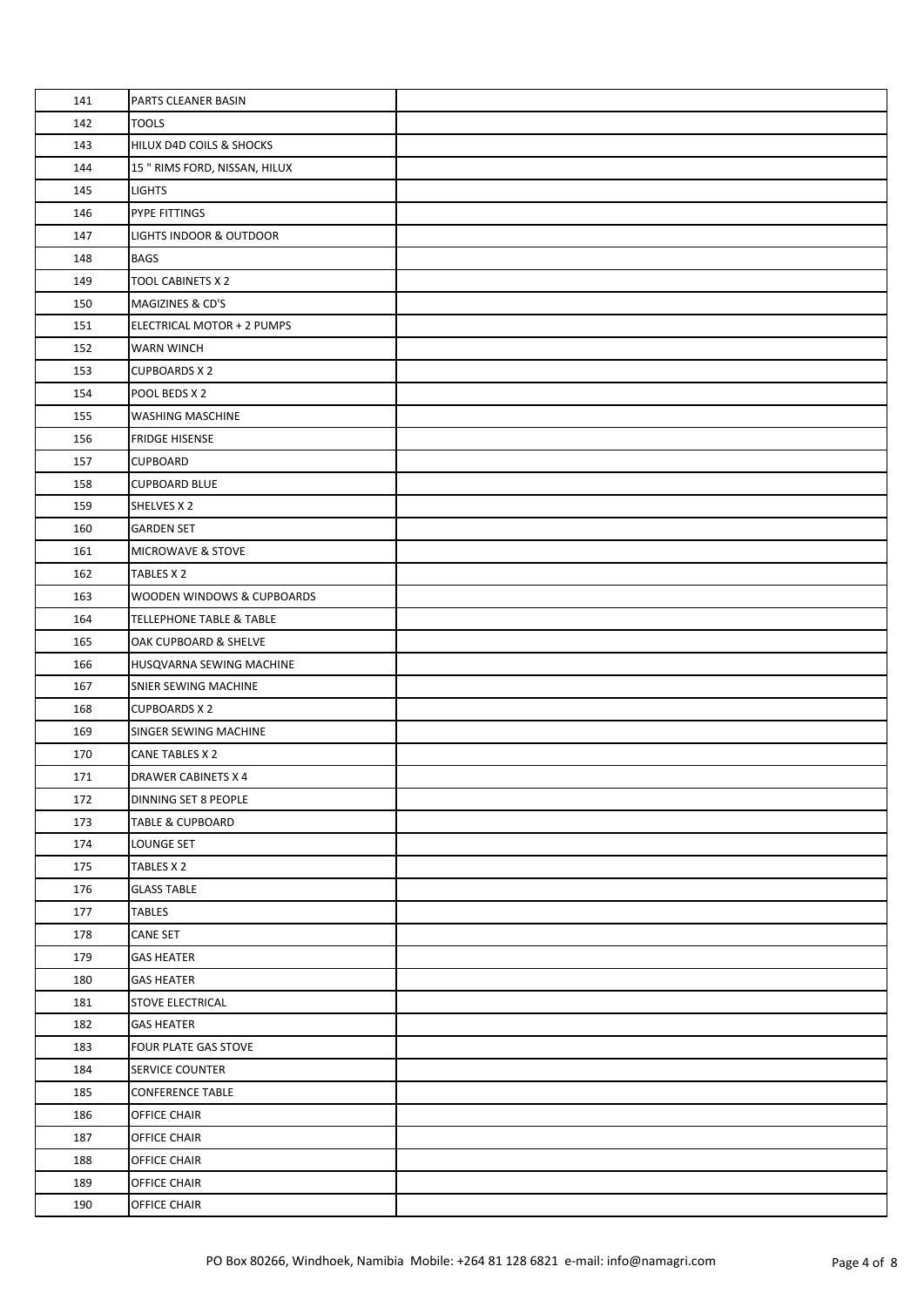| 191 | <b>OFFICE CHAIR</b>              |  |
|-----|----------------------------------|--|
| 192 | HP & SAMSUNG LAZER PRINTER       |  |
| 193 | CANON PRINTER / SCANNER          |  |
| 194 | <b>OFFICE FAN</b>                |  |
| 195 | UPS CONTROLLER INVERTER 24V 220V |  |
| 196 | <b>BREAD MAKER</b>               |  |
| 197 | <b>ANVIL PIE WARMER</b>          |  |
| 198 | OFFICE DRAWER CABINET            |  |
| 199 | OFFICE DRAWER CABINET            |  |
| 200 | OFFICE DRAWER CABINET            |  |
| 201 | OFFICE DRAWER CABINET            |  |
| 202 | DVD, ORNAMENTS & IRON            |  |
| 203 | <b>SHELVE</b>                    |  |
| 204 | <b>ORNAMENTS &amp; FANS</b>      |  |
| 205 | <b>DESK</b>                      |  |
| 206 | <b>HATCHING BOX</b>              |  |
| 207 | HATCHING MACHINE                 |  |
| 208 | <b>TABLE &amp; CHAIRS</b>        |  |
| 209 | SWINGING CHAIR & TABLE           |  |
| 210 | <b>PRINTERS</b>                  |  |
| 211 | <b>ARTS &amp; CRAFTS TABLE</b>   |  |
| 212 | <b>TABLE &amp; CUPBOARD</b>      |  |
| 213 | KITCHEN WARE                     |  |
| 214 | DART BOARD                       |  |
| 215 | <b>ORNAMENTS</b>                 |  |
| 216 | TECHNICAL DRAWING INSTRUMENTS    |  |
| 217 | <b>GLASSES</b>                   |  |
| 218 | POTS & PANS                      |  |
| 219 | CHILDREN GOODS                   |  |
| 220 | <b>CHILDREN GAMES</b>            |  |
| 221 | MX HELMETS & GOODS               |  |
| 222 | <b>GLASS WARE</b>                |  |
| 223 | <b>BAKING WARE</b>               |  |
| 224 | <b>BABY CAMPING COT</b>          |  |
| 225 | <b>CLAY TRAP</b>                 |  |
| 226 | BASIN, FITTINGS & V-BELTS        |  |
| 227 | KITCHEN WARE                     |  |
| 228 | <b>LIGHTS</b>                    |  |
| 229 | <b>TROPHY PLATES</b>             |  |
| 230 | <b>HORNS</b>                     |  |
| 231 | DESTROYER DEBUSHING GRANULES     |  |
| 232 | <b>MOTOR CROSS GEAR</b>          |  |
| 233 | BICYLCLE CARRIER & HELMETS       |  |
| 234 | <b>CHAIRS</b>                    |  |
| 235 | ELECTRICAL GOODS                 |  |
| 236 | <b>COOLBOXES</b>                 |  |
| 237 | <b>CADAC GAS BRAAI</b>           |  |
| 238 | SMOKER & SEALER                  |  |
| 239 | <b>CAMPING TABLE</b>             |  |
| 240 | CAMPING NET & CHAIRS             |  |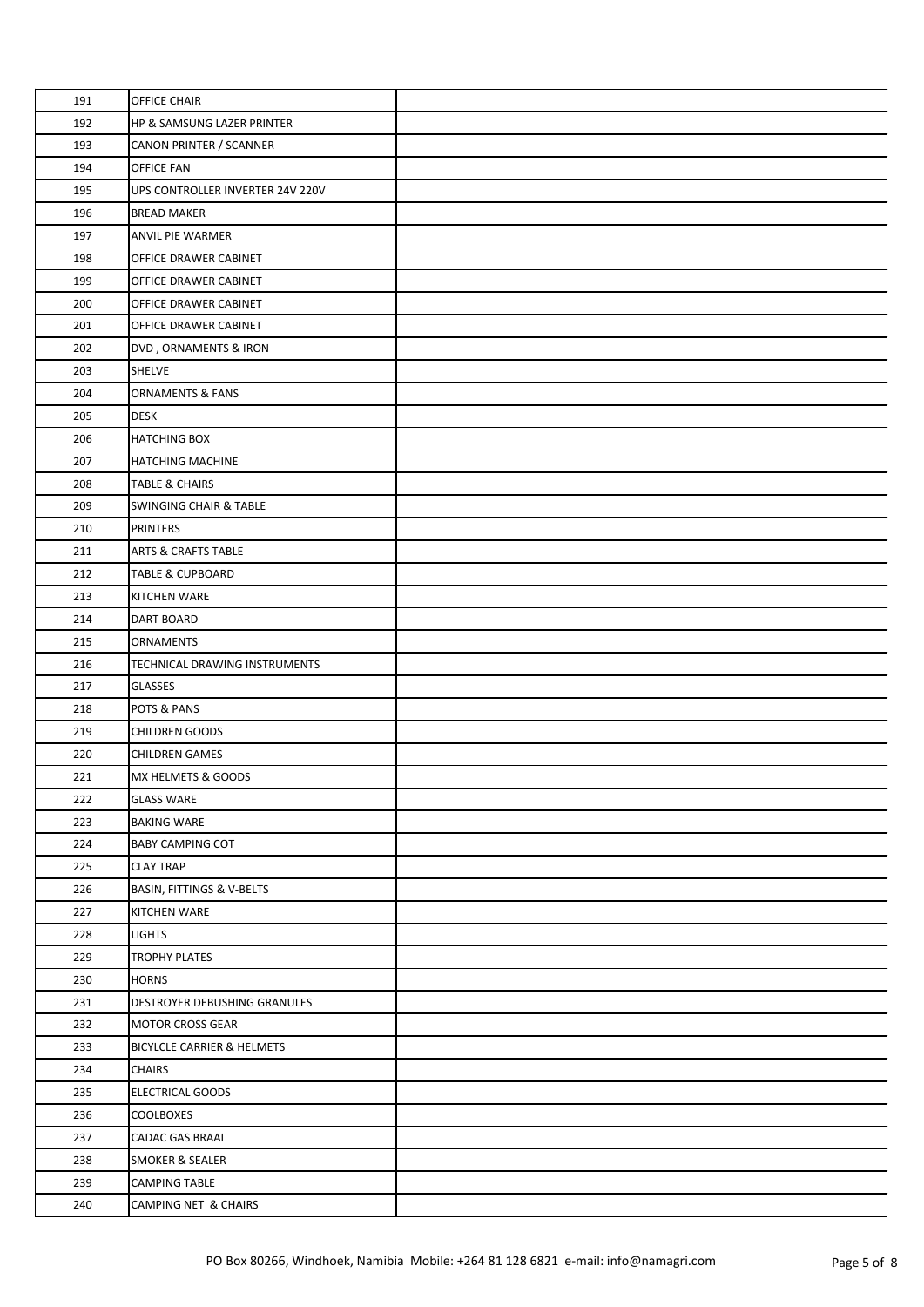| 241 | <b>MATTRESSES</b>             |  |
|-----|-------------------------------|--|
| 242 | <b>GAS STOVE &amp; PLATE</b>  |  |
| 243 | <b>CADAC GAS BRAAI</b>        |  |
| 244 | <b>MATTRESSES</b>             |  |
| 245 | SLEEPING BAGS X 2             |  |
| 246 | <b>SHOWERS X2</b>             |  |
| 247 | SLEEPING BAGS X 4             |  |
| 248 | HANDY GAS CYLINDERS X2        |  |
| 249 | HANDY GAS CYLINDERS X2        |  |
| 250 | HANDY GAS CYLINDERS X3        |  |
| 251 | TENT & STRETCHER & TANK       |  |
| 252 | <b>TENT OMURAMBA</b>          |  |
| 253 | DOME TENT EXTENTION ROOM NEW  |  |
| 254 | <b>SOLAR PANNEL</b>           |  |
| 255 | <b>SUITCASES</b>              |  |
| 256 | <b>BUNKER BEDS</b>            |  |
| 257 | <b>BENCH BED</b>              |  |
| 258 | BEDS X 2                      |  |
| 259 | <b>CUSSIONS ASSORTED</b>      |  |
| 260 | <b>WALL DECORATIONS</b>       |  |
| 261 | <b>CUPPBOARDS</b>             |  |
| 262 | PAINT                         |  |
| 263 | <b>GOODS</b>                  |  |
| 264 | <b>WINE RACKS</b>             |  |
| 265 | <b>CUPBOARD</b>               |  |
| 266 | <b>CAMPING GOODS</b>          |  |
| 267 | <b>FLOWER POTS</b>            |  |
| 268 | JERRY CANS 20 L X 5           |  |
| 269 | JERRY CANS 35 L X 3           |  |
| 270 | <b>WATER TANK 40 L</b>        |  |
| 271 | <b>WATER TANK 40 L</b>        |  |
| 272 | STAINLESS STEEL GAS TANK 180L |  |
| 273 | <b>TABLE &amp; CHAIRS</b>     |  |
| 274 | LAPA COUCH SET 4              |  |
| 275 | <b>BED</b>                    |  |
| 276 | <b>BED</b>                    |  |
| 277 | <b>BED</b>                    |  |
| 278 | <b>BED</b>                    |  |
| 279 | <b>BED</b>                    |  |
| 280 | <b>ASSORTED BAGS</b>          |  |
| 281 | <b>ASSORTED BAGS</b>          |  |
| 282 | ASSORTED BAGS                 |  |
| 283 | <b>ASSORTED BAGS</b>          |  |
| 284 | ASSORTED BAGS                 |  |
| 285 | <b>ASSORTED BAGS</b>          |  |
| 286 | <b>ASSORTED BAGS</b>          |  |
| 287 | <b>ASSORTED BAGS</b>          |  |
| 288 | ASSORTED BAGS                 |  |
| 289 | ASSORTED BAGS                 |  |
| 290 | <b>ASSORTED BAGS</b>          |  |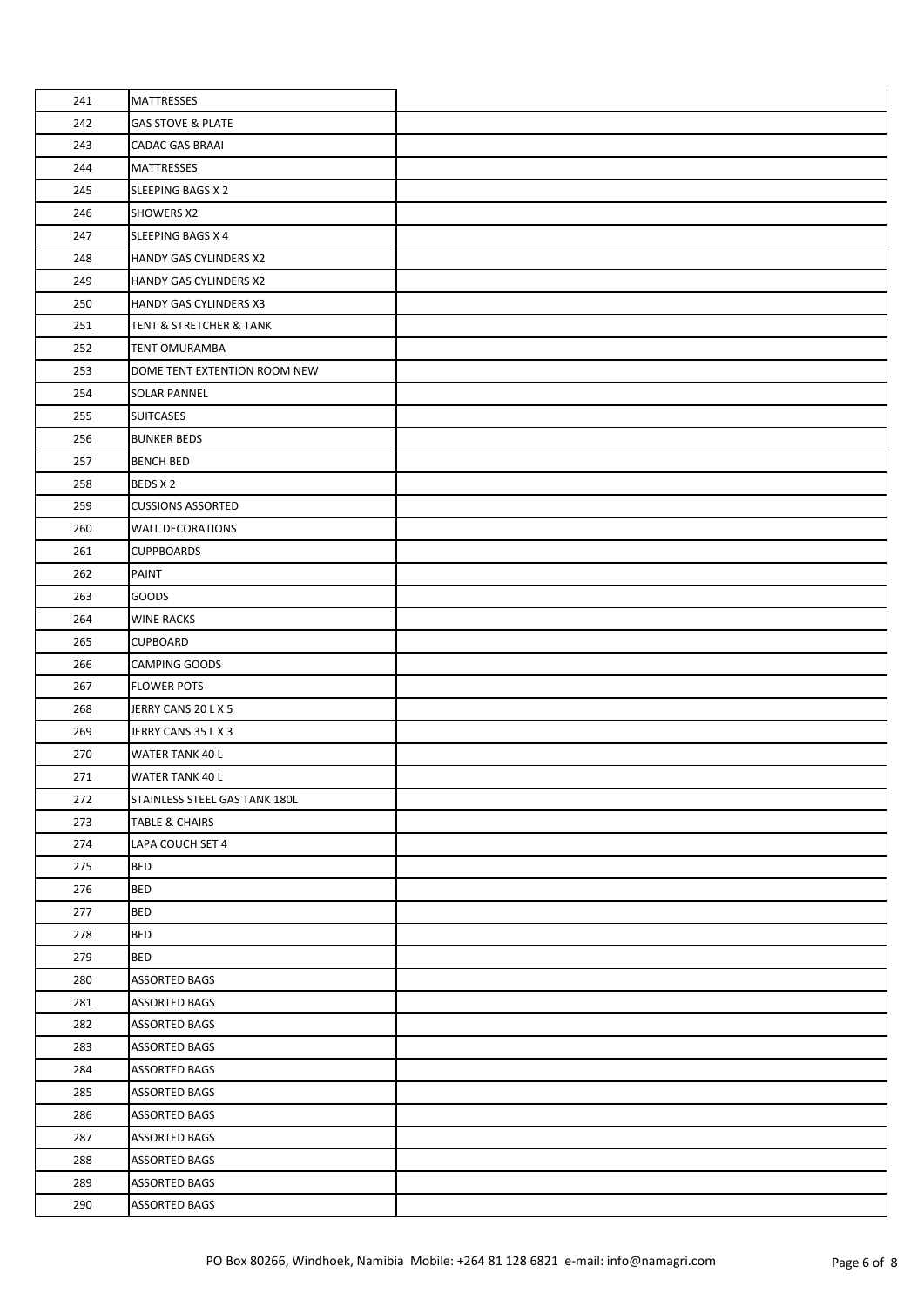| 291 | <b>ASSORTED BAGS</b>           |  |
|-----|--------------------------------|--|
| 292 | <b>ASSORTED BAGS</b>           |  |
| 293 | <b>ASSORTED BAGS</b>           |  |
| 294 | <b>ASSORTED BAGS</b>           |  |
| 295 | <b>ASSORTED BAGS</b>           |  |
| 296 | <b>ASSORTED BAGS</b>           |  |
| 297 | ASSORTED BAGS                  |  |
| 298 | <b>COMPUTER</b>                |  |
| 299 | WHEEL BARROW                   |  |
| 300 | BRAAI BOX & BOMA               |  |
| 301 | <b>BIRD CAGES</b>              |  |
| 302 | DOG HOUSES X 3                 |  |
| 303 | <b>ISSOLATION</b>              |  |
| 304 | SADDLE WESTERN                 |  |
| 305 | SADDLE WESTERN                 |  |
| 306 | SADDLE WESTERN                 |  |
| 307 | HORSE GEAR & TOOLS Q           |  |
| 308 | <b>HORSE WRAPS</b>             |  |
| 309 | <b>BRIDALS &amp; HALTERS</b>   |  |
| 310 | <b>CART HARNESSES</b>          |  |
| 311 | SADDLE MATS                    |  |
| 312 |                                |  |
| 313 |                                |  |
| 314 |                                |  |
| 315 |                                |  |
| 316 |                                |  |
| 317 |                                |  |
| 318 |                                |  |
| 319 |                                |  |
| 320 | LAND ROVER BULLBAR & GUARDS    |  |
| 321 | MAZDA FORD ROLL BAR & BULL BAR |  |
| 322 | <b>LISTER</b>                  |  |
| 323 | LISTER                         |  |
| 324 | <b>LISTER</b>                  |  |
| 325 | <b>KRAGKOP D9</b>              |  |
| 326 | <b>KRAGKOP D9</b>              |  |
| 327 | KRAGKOP D9                     |  |
| 328 | <b>CRUISER LOAD BIN</b>        |  |
| 329 | WIRE 50 KG                     |  |
| 330 | WIRE 50 KG                     |  |
| 331 | WIRE 50 KG                     |  |
| 332 | WIRE 50 KG                     |  |
| 333 | WIRE 50 KG                     |  |
| 334 | WIRE 50 KG                     |  |
| 335 | WIRE 50 KG                     |  |
| 336 | WIRE 50 KG                     |  |
| 337 | WIRE 50 KG                     |  |
| 338 | WIRE 50 KG                     |  |
| 339 | <b>CHICKEN FEEDERS</b>         |  |